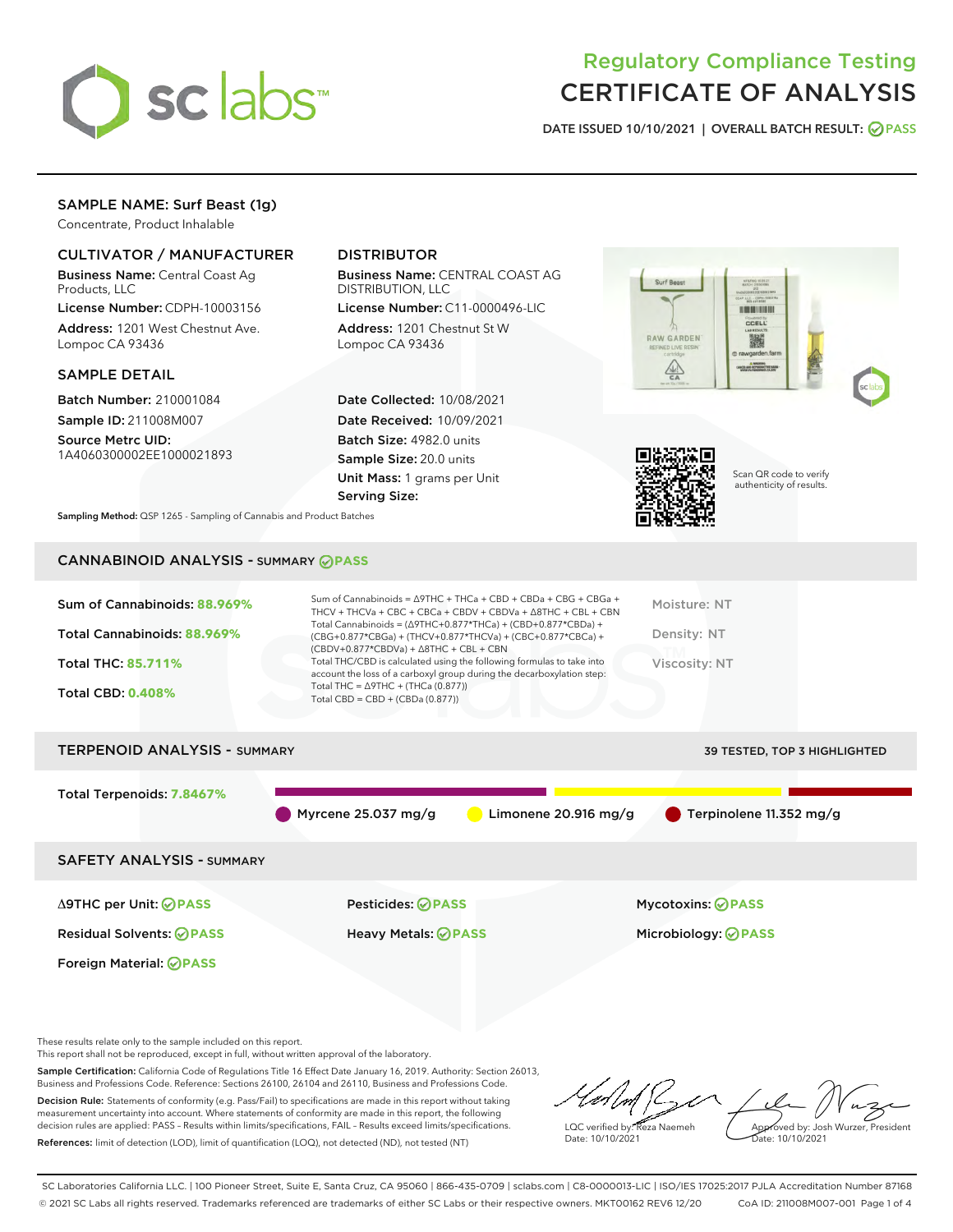



SURF BEAST (1G) | DATE ISSUED 10/10/2021 | OVERALL BATCH RESULT: @ PASS

#### CANNABINOID TEST RESULTS - 10/09/2021 2 PASS

Tested by high-performance liquid chromatography with diode-array detection (HPLC-DAD). **Method:** QSP 1157 - Analysis of Cannabinoids by HPLC-DAD

#### TOTAL CANNABINOIDS: **88.969%**

Total Cannabinoids (Total THC) + (Total CBD) + (Total CBG) + (Total THCV) + (Total CBC) + (Total CBDV) + ∆8THC + CBL + CBN

TOTAL THC: **85.711%** Total THC (∆9THC+0.877\*THCa)

TOTAL CBD: **0.408%**

Total CBD (CBD+0.877\*CBDa)

TOTAL CBG: 2.18% Total CBG (CBG+0.877\*CBGa)

TOTAL THCV: 0.46% Total THCV (THCV+0.877\*THCVa)

TOTAL CBC: ND Total CBC (CBC+0.877\*CBCa)

TOTAL CBDV: ND Total CBDV (CBDV+0.877\*CBDVa)

| <b>COMPOUND</b>  | LOD/LOQ<br>(mg/g)          | <b>MEASUREMENT</b><br><b>UNCERTAINTY</b><br>mg/g | <b>RESULT</b><br>(mg/g) | <b>RESULT</b><br>(%) |
|------------------|----------------------------|--------------------------------------------------|-------------------------|----------------------|
| Δ9THC            | 0.06 / 0.26                | ±29.485                                          | 857.11                  | 85.711               |
| <b>CBG</b>       | 0.06/0.19                  | ±0.859                                           | 21.80                   | 2.180                |
| <b>THCV</b>      | 0.1/0.2                    | $\pm 0.23$                                       | 4.6                     | 0.46                 |
| <b>CBD</b>       | 0.07/0.29                  | ±0.189                                           | 4.08                    | 0.408                |
| <b>CBN</b>       | 0.1 / 0.3                  | ±0.14                                            | 2.1                     | 0.21                 |
| $\triangle$ 8THC | 0.1/0.4                    | N/A                                              | <b>ND</b>               | <b>ND</b>            |
| <b>THCa</b>      | 0.05/0.14                  | N/A                                              | <b>ND</b>               | <b>ND</b>            |
| <b>THCVa</b>     | 0.07 / 0.20                | N/A                                              | <b>ND</b>               | <b>ND</b>            |
| <b>CBDa</b>      | 0.02/0.19                  | N/A                                              | <b>ND</b>               | <b>ND</b>            |
| <b>CBDV</b>      | 0.04 / 0.15                | N/A                                              | <b>ND</b>               | <b>ND</b>            |
| <b>CBDVa</b>     | 0.03/0.53                  | N/A                                              | <b>ND</b>               | <b>ND</b>            |
| <b>CBGa</b>      | 0.1/0.2                    | N/A                                              | <b>ND</b>               | <b>ND</b>            |
| <b>CBL</b>       | 0.06 / 0.24                | N/A                                              | <b>ND</b>               | <b>ND</b>            |
| <b>CBC</b>       | 0.2 / 0.5                  | N/A                                              | <b>ND</b>               | <b>ND</b>            |
| <b>CBCa</b>      | 0.07/0.28                  | N/A                                              | <b>ND</b>               | <b>ND</b>            |
|                  | <b>SUM OF CANNABINOIDS</b> |                                                  | 889.69 mg/g             | 88.969%              |

**UNIT MASS: 1 grams per Unit**

| ∆9THC per Unit                        | 1120 per-package limit     | 857.11 mg/unit<br><b>PASS</b> |  |  |
|---------------------------------------|----------------------------|-------------------------------|--|--|
| <b>Total THC per Unit</b>             |                            | 857.11 mg/unit                |  |  |
| <b>CBD per Unit</b>                   |                            | 4.08 mg/unit                  |  |  |
| <b>Total CBD per Unit</b>             |                            | $4.08$ mg/unit                |  |  |
| Sum of Cannabinoids<br>per Unit       |                            | 889.69 mg/unit                |  |  |
| <b>Total Cannabinoids</b><br>per Unit |                            | 889.69 mg/unit                |  |  |
| <b>MOISTURE TEST RESULT</b>           | <b>DENSITY TEST RESULT</b> | <b>VISCOSITY TEST RESULT</b>  |  |  |

Not Tested

| <b>Not Tested</b> |
|-------------------|

Not Tested

| <b>TERPENOID TEST RESULTS - 10/10/2021</b> |  |  |
|--------------------------------------------|--|--|
|                                            |  |  |

Terpene analysis utilizing gas chromatography-flame ionization detection (GC-FID). **Method:** QSP 1192 - Analysis of Terpenoids by GC-FID

| <b>COMPOUND</b>         | LOD/LOQ<br>(mg/g) | <b>MEASUREMENT</b><br><b>UNCERTAINTY</b><br>mg/g | <b>RESULT</b><br>(mg/g)                          | <b>RESULT</b><br>(%) |
|-------------------------|-------------------|--------------------------------------------------|--------------------------------------------------|----------------------|
| <b>Myrcene</b>          | 0.008 / 0.025     | ±0.3230                                          | 25.037                                           | 2.5037               |
| Limonene                | 0.005 / 0.016     | ±0.2991                                          | 20.916                                           | 2.0916               |
| Terpinolene             | 0.008 / 0.026     | ±0.2327                                          | 11.352                                           | 1.1352               |
| $\beta$ Caryophyllene   | 0.004 / 0.012     | ±0.2062                                          | 5.792                                            | 0.5792               |
| $\beta$ Pinene          | 0.004 / 0.014     | ±0.0370                                          | 3.221                                            | 0.3221               |
| Linalool                | 0.009 / 0.032     | ±0.0914                                          | 2.404                                            | 0.2404               |
| $\alpha$ Pinene         | 0.005 / 0.017     | ±0.0177                                          | 2.055                                            | 0.2055               |
| Ocimene                 | 0.011 / 0.038     | ±0.0509                                          | 1.585                                            | 0.1585               |
| $\alpha$ Humulene       | 0.009 / 0.029     | ±0.0441                                          | 1.374                                            | 0.1374               |
| Fenchol                 | 0.010 / 0.034     | ±0.0320                                          | 0.827                                            | 0.0827               |
| <b>Terpineol</b>        | 0.016 / 0.055     | ±0.0371                                          | 0.604                                            | 0.0604               |
| Valencene               | 0.009 / 0.030     | ±0.0302                                          | 0.438                                            | 0.0438               |
| $\alpha$ Phellandrene   | 0.006 / 0.020     | ±0.0058                                          | 0.427                                            | 0.0427               |
| Camphene                | 0.005 / 0.015     | ±0.0041                                          | 0.353                                            | 0.0353               |
| $\alpha$ Terpinene      | 0.005 / 0.017     | ±0.0052                                          | 0.347                                            | 0.0347               |
| 3 Carene                | 0.005 / 0.018     | ±0.0048                                          | 0.335                                            | 0.0335               |
| trans-ß-Farnesene       | 0.008 / 0.025     | ±0.0111                                          | 0.313                                            | 0.0313               |
| $\gamma$ Terpinene      | 0.006 / 0.018     | ±0.0039                                          | 0.227                                            | 0.0227               |
| <b>Borneol</b>          | 0.005 / 0.016     | ±0.0076                                          | 0.180                                            | 0.0180               |
| Guaiol                  | 0.009 / 0.030     | ±0.0052                                          | 0.110                                            | 0.0110               |
| $\alpha$ Bisabolol      | 0.008 / 0.026     | ±0.0050                                          | 0.093                                            | 0.0093               |
| Fenchone                | 0.009 / 0.028     | ±0.0024                                          | 0.084                                            | 0.0084               |
| Caryophyllene<br>Oxide  | 0.010 / 0.033     | ±0.0026                                          | 0.056                                            | 0.0056               |
| <b>Nerolidol</b>        | 0.009 / 0.028     | ±0.0034                                          | 0.054                                            | 0.0054               |
| Sabinene                | 0.004 / 0.014     | ±0.0006                                          | 0.052                                            | 0.0052               |
| Eucalyptol              | 0.006 / 0.018     | ±0.0012                                          | 0.048                                            | 0.0048               |
| Citronellol             | 0.003 / 0.010     | ±0.0023                                          | 0.047                                            | 0.0047               |
| p-Cymene                | 0.005 / 0.016     | ±0.0012                                          | 0.046                                            | 0.0046               |
| Sabinene Hydrate        | 0.006 / 0.022     | ±0.0014                                          | 0.037                                            | 0.0037               |
| <b>Geranyl Acetate</b>  | 0.004 / 0.014     | ±0.0011                                          | 0.027                                            | 0.0027               |
| Nerol                   | 0.003 / 0.011     | ±0.0007                                          | 0.016                                            | 0.0016               |
| Geraniol                | 0.002 / 0.007     | ±0.0004                                          | 0.010                                            | 0.0010               |
| Isoborneol              | 0.004 / 0.012     | N/A                                              | <loq< th=""><th><math>&lt;</math>LOQ</th></loq<> | $<$ LOQ              |
| (-)-Isopulegol          | 0.005 / 0.016     | N/A                                              | ND                                               | <b>ND</b>            |
| Camphor                 | 0.006 / 0.019     | N/A                                              | ND                                               | ND                   |
| Menthol                 | 0.008 / 0.025     | N/A                                              | <b>ND</b>                                        | ND                   |
| $R-(+)$ -Pulegone       | 0.003 / 0.011     | N/A                                              | ND                                               | <b>ND</b>            |
| $\alpha$ Cedrene        | 0.005 / 0.016     | N/A                                              | ND                                               | <b>ND</b>            |
| Cedrol                  | 0.008 / 0.027     | N/A                                              | <b>ND</b>                                        | ND                   |
| <b>TOTAL TERPENOIDS</b> |                   |                                                  | 78.467 mg/g                                      | 7.8467%              |

SC Laboratories California LLC. | 100 Pioneer Street, Suite E, Santa Cruz, CA 95060 | 866-435-0709 | sclabs.com | C8-0000013-LIC | ISO/IES 17025:2017 PJLA Accreditation Number 87168 © 2021 SC Labs all rights reserved. Trademarks referenced are trademarks of either SC Labs or their respective owners. MKT00162 REV6 12/20 CoA ID: 211008M007-001 Page 2 of 4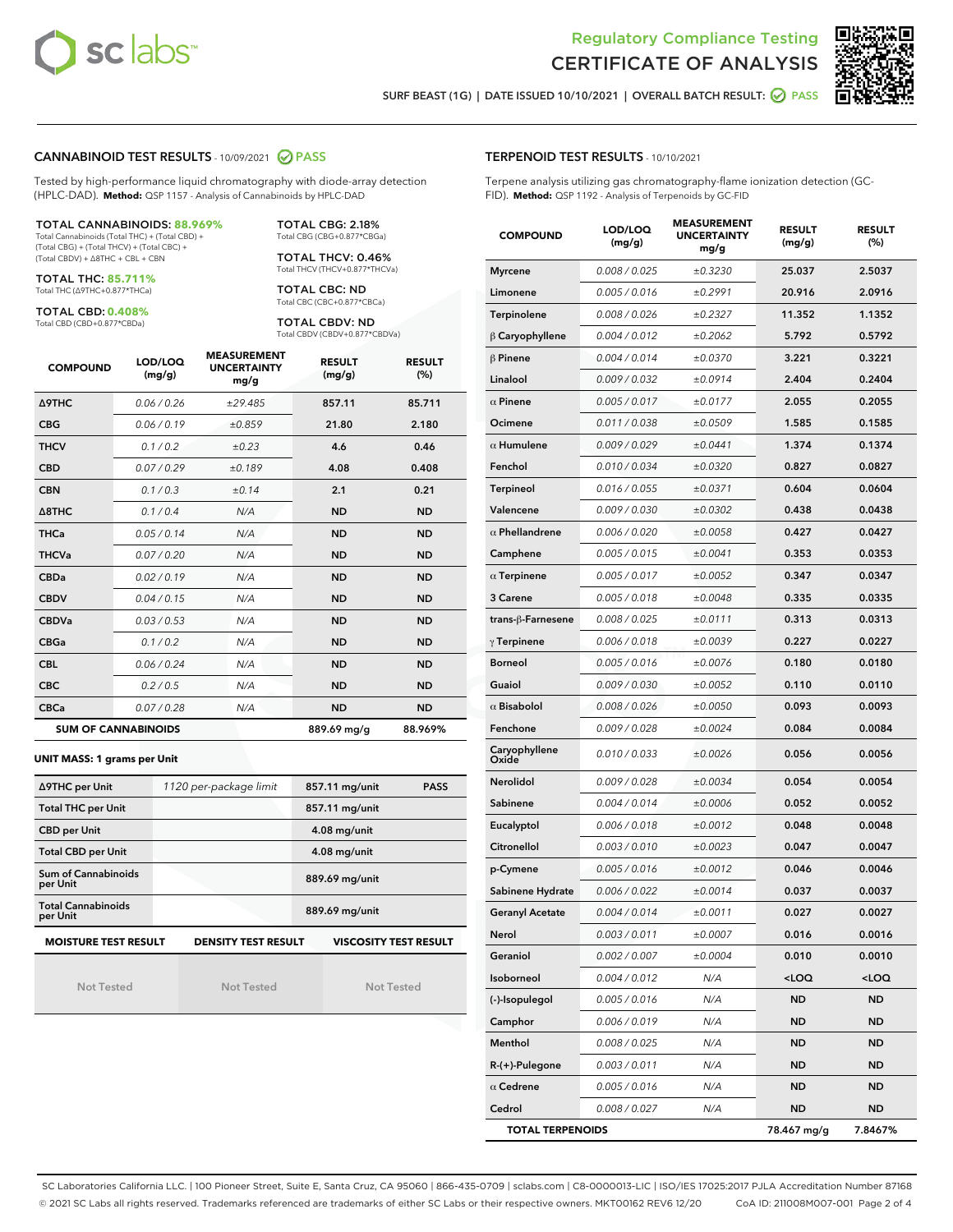



SURF BEAST (1G) | DATE ISSUED 10/10/2021 | OVERALL BATCH RESULT: 2 PASS

## CATEGORY 1 PESTICIDE TEST RESULTS - 10/10/2021 2 PASS

Pesticide and plant growth regulator analysis utilizing high-performance liquid chromatography-mass spectrometry (HPLC-MS) or gas chromatography-mass spectrometry (GC-MS). \*GC-MS utilized where indicated. **Method:** QSP 1212 - Analysis of Pesticides and Mycotoxins by LC-MS or QSP 1213 - Analysis of Pesticides by GC-MS

| <b>COMPOUND</b>             | LOD/LOQ<br>$(\mu g/g)$ | <b>ACTION</b><br><b>LIMIT</b><br>$(\mu g/g)$ | <b>MEASUREMENT</b><br><b>UNCERTAINTY</b><br>$\mu$ g/g | <b>RESULT</b><br>$(\mu g/g)$ | <b>RESULT</b> |
|-----------------------------|------------------------|----------------------------------------------|-------------------------------------------------------|------------------------------|---------------|
| Aldicarb                    | 0.03 / 0.08            | $\ge$ LOD                                    | N/A                                                   | <b>ND</b>                    | <b>PASS</b>   |
| Carbofuran                  | 0.02 / 0.05            | $\ge$ LOD                                    | N/A                                                   | <b>ND</b>                    | <b>PASS</b>   |
| Chlordane*                  | 0.03 / 0.08            | $\ge$ LOD                                    | N/A                                                   | <b>ND</b>                    | <b>PASS</b>   |
| Chlorfenapyr*               | 0.03/0.10              | $\ge$ LOD                                    | N/A                                                   | <b>ND</b>                    | <b>PASS</b>   |
| Chlorpyrifos                | 0.02 / 0.06            | $\ge$ LOD                                    | N/A                                                   | <b>ND</b>                    | <b>PASS</b>   |
| Coumaphos                   | 0.02 / 0.07            | $\ge$ LOD                                    | N/A                                                   | <b>ND</b>                    | <b>PASS</b>   |
| Daminozide                  | 0.02 / 0.07            | $\ge$ LOD                                    | N/A                                                   | <b>ND</b>                    | <b>PASS</b>   |
| <b>DDVP</b><br>(Dichlorvos) | 0.03/0.09              | $\ge$ LOD                                    | N/A                                                   | <b>ND</b>                    | <b>PASS</b>   |
| Dimethoate                  | 0.03 / 0.08            | $\ge$ LOD                                    | N/A                                                   | <b>ND</b>                    | <b>PASS</b>   |
| Ethoprop(hos)               | 0.03/0.10              | $\ge$ LOD                                    | N/A                                                   | <b>ND</b>                    | <b>PASS</b>   |
| Etofenprox                  | 0.02/0.06              | $>$ LOD                                      | N/A                                                   | <b>ND</b>                    | <b>PASS</b>   |
| Fenoxycarb                  | 0.03 / 0.08            | $>$ LOD                                      | N/A                                                   | <b>ND</b>                    | <b>PASS</b>   |
| Fipronil                    | 0.03 / 0.08            | $>$ LOD                                      | N/A                                                   | <b>ND</b>                    | <b>PASS</b>   |
| Imazalil                    | 0.02 / 0.06            | $>$ LOD                                      | N/A                                                   | <b>ND</b>                    | <b>PASS</b>   |
| <b>Methiocarb</b>           | 0.02 / 0.07            | $\ge$ LOD                                    | N/A                                                   | <b>ND</b>                    | <b>PASS</b>   |
| Methyl<br>parathion         | 0.03/0.10              | $\ge$ LOD                                    | N/A                                                   | <b>ND</b>                    | <b>PASS</b>   |
| <b>Mevinphos</b>            | 0.03/0.09              | $\ge$ LOD                                    | N/A                                                   | <b>ND</b>                    | <b>PASS</b>   |
| Paclobutrazol               | 0.02 / 0.05            | $\ge$ LOD                                    | N/A                                                   | <b>ND</b>                    | <b>PASS</b>   |
| Propoxur                    | 0.03/0.09              | $\ge$ LOD                                    | N/A                                                   | <b>ND</b>                    | <b>PASS</b>   |
| Spiroxamine                 | 0.03 / 0.08            | $\ge$ LOD                                    | N/A                                                   | <b>ND</b>                    | <b>PASS</b>   |
| Thiacloprid                 | 0.03/0.10              | $\ge$ LOD                                    | N/A                                                   | <b>ND</b>                    | <b>PASS</b>   |

#### CATEGORY 2 PESTICIDE TEST RESULTS - 10/10/2021 @ PASS

| <b>COMPOUND</b>          | LOD/LOQ<br>$(\mu g/g)$ | <b>ACTION</b><br><b>LIMIT</b><br>$(\mu g/g)$ | <b>MEASUREMENT</b><br><b>UNCERTAINTY</b><br>$\mu$ g/g | <b>RESULT</b><br>$(\mu g/g)$ | <b>RESULT</b> |
|--------------------------|------------------------|----------------------------------------------|-------------------------------------------------------|------------------------------|---------------|
| Abamectin                | 0.03/0.10              | 0.1                                          | N/A                                                   | <b>ND</b>                    | <b>PASS</b>   |
| Acephate                 | 0.02/0.07              | 0.1                                          | N/A                                                   | <b>ND</b>                    | <b>PASS</b>   |
| Acequinocyl              | 0.02/0.07              | 0.1                                          | N/A                                                   | <b>ND</b>                    | <b>PASS</b>   |
| Acetamiprid              | 0.02/0.05              | 0.1                                          | N/A                                                   | <b>ND</b>                    | <b>PASS</b>   |
| Azoxystrobin             | 0.02/0.07              | 0.1                                          | N/A                                                   | <b>ND</b>                    | <b>PASS</b>   |
| <b>Bifenazate</b>        | 0.01/0.04              | 0.1                                          | N/A                                                   | <b>ND</b>                    | <b>PASS</b>   |
| <b>Bifenthrin</b>        | 0.02 / 0.05            | 3                                            | N/A                                                   | <b>ND</b>                    | <b>PASS</b>   |
| <b>Boscalid</b>          | 0.03/0.09              | 0.1                                          | N/A                                                   | <b>ND</b>                    | <b>PASS</b>   |
| Captan                   | 0.19/0.57              | 0.7                                          | N/A                                                   | <b>ND</b>                    | <b>PASS</b>   |
| Carbaryl                 | 0.02/0.06              | 0.5                                          | N/A                                                   | <b>ND</b>                    | <b>PASS</b>   |
| Chlorantranilip-<br>role | 0.04/0.12              | 10                                           | N/A                                                   | <b>ND</b>                    | <b>PASS</b>   |
| Clofentezine             | 0.03/0.09              | 0.1                                          | N/A                                                   | <b>ND</b>                    | <b>PASS</b>   |

| <b>CATEGORY 2 PESTICIDE TEST RESULTS</b> - 10/10/2021 continued |
|-----------------------------------------------------------------|
|                                                                 |

| <b>COMPOUND</b>               | LOD/LOQ<br>(µg/g) | <b>ACTION</b><br><b>LIMIT</b><br>(µg/g) | <b>MEASUREMENT</b><br><b>UNCERTAINTY</b><br>µg/g | <b>RESULT</b><br>(µg/g) | <b>RESULT</b> |
|-------------------------------|-------------------|-----------------------------------------|--------------------------------------------------|-------------------------|---------------|
| Cyfluthrin                    | 0.12 / 0.38       | 2                                       | N/A                                              | <b>ND</b>               | <b>PASS</b>   |
| Cypermethrin                  | 0.11 / 0.32       | 1                                       | N/A                                              | <b>ND</b>               | <b>PASS</b>   |
| Diazinon                      | 0.02 / 0.05       | 0.1                                     | N/A                                              | <b>ND</b>               | <b>PASS</b>   |
| Dimethomorph                  | 0.03 / 0.09       | 2                                       | N/A                                              | <b>ND</b>               | <b>PASS</b>   |
| Etoxazole                     | 0.02 / 0.06       | 0.1                                     | N/A                                              | <b>ND</b>               | <b>PASS</b>   |
| Fenhexamid                    | 0.03 / 0.09       | 0.1                                     | N/A                                              | <b>ND</b>               | <b>PASS</b>   |
| Fenpyroximate                 | 0.02 / 0.06       | 0.1                                     | N/A                                              | <b>ND</b>               | <b>PASS</b>   |
| Flonicamid                    | 0.03 / 0.10       | 0.1                                     | N/A                                              | <b>ND</b>               | <b>PASS</b>   |
| Fludioxonil                   | 0.03/0.10         | 0.1                                     | N/A                                              | <b>ND</b>               | <b>PASS</b>   |
| Hexythiazox                   | 0.02 / 0.07       | 0.1                                     | N/A                                              | <b>ND</b>               | <b>PASS</b>   |
| Imidacloprid                  | 0.04 / 0.11       | 5                                       | N/A                                              | <b>ND</b>               | <b>PASS</b>   |
| Kresoxim-methyl               | 0.02 / 0.07       | 0.1                                     | N/A                                              | <b>ND</b>               | <b>PASS</b>   |
| Malathion                     | 0.03 / 0.09       | 0.5                                     | N/A                                              | <b>ND</b>               | <b>PASS</b>   |
| Metalaxyl                     | 0.02 / 0.07       | $\overline{c}$                          | N/A                                              | <b>ND</b>               | <b>PASS</b>   |
| Methomyl                      | 0.03 / 0.10       | $\mathcal{I}$                           | N/A                                              | <b>ND</b>               | <b>PASS</b>   |
| Myclobutanil                  | 0.03 / 0.09       | 0.1                                     | N/A                                              | <b>ND</b>               | <b>PASS</b>   |
| <b>Naled</b>                  | 0.02 / 0.07       | 0.1                                     | N/A                                              | <b>ND</b>               | <b>PASS</b>   |
| Oxamyl                        | 0.04 / 0.11       | 0.5                                     | N/A                                              | ND                      | <b>PASS</b>   |
| Pentachloronitro-<br>benzene* | 0.03 / 0.09       | 0.1                                     | N/A                                              | <b>ND</b>               | <b>PASS</b>   |
| Permethrin                    | 0.04 / 0.12       | 0.5                                     | N/A                                              | <b>ND</b>               | <b>PASS</b>   |
| Phosmet                       | 0.03/0.10         | 0.1                                     | N/A                                              | <b>ND</b>               | <b>PASS</b>   |
| Piperonylbu-<br>toxide        | 0.02 / 0.07       | 3                                       | N/A                                              | <b>ND</b>               | <b>PASS</b>   |
| Prallethrin                   | 0.03 / 0.08       | 0.1                                     | N/A                                              | <b>ND</b>               | <b>PASS</b>   |
| Propiconazole                 | 0.02 / 0.07       | 0.1                                     | N/A                                              | <b>ND</b>               | <b>PASS</b>   |
| Pyrethrins                    | 0.04 / 0.12       | 0.5                                     | N/A                                              | <b>ND</b>               | <b>PASS</b>   |
| Pyridaben                     | 0.02 / 0.07       | 0.1                                     | N/A                                              | <b>ND</b>               | <b>PASS</b>   |
| Spinetoram                    | 0.02 / 0.07       | 0.1                                     | N/A                                              | <b>ND</b>               | <b>PASS</b>   |
| Spinosad                      | 0.02 / 0.07       | 0.1                                     | N/A                                              | <b>ND</b>               | <b>PASS</b>   |
| Spiromesifen                  | 0.02 / 0.05       | 0.1                                     | N/A                                              | <b>ND</b>               | <b>PASS</b>   |
| Spirotetramat                 | 0.02 / 0.06       | 0.1                                     | N/A                                              | <b>ND</b>               | <b>PASS</b>   |
| Tebuconazole                  | 0.02 / 0.07       | 0.1                                     | N/A                                              | ND                      | <b>PASS</b>   |
| Thiamethoxam                  | 0.03 / 0.10       | 5                                       | N/A                                              | <b>ND</b>               | <b>PASS</b>   |
| Trifloxystrobin               | 0.03 / 0.08       | 0.1                                     | N/A                                              | <b>ND</b>               | <b>PASS</b>   |

SC Laboratories California LLC. | 100 Pioneer Street, Suite E, Santa Cruz, CA 95060 | 866-435-0709 | sclabs.com | C8-0000013-LIC | ISO/IES 17025:2017 PJLA Accreditation Number 87168 © 2021 SC Labs all rights reserved. Trademarks referenced are trademarks of either SC Labs or their respective owners. MKT00162 REV6 12/20 CoA ID: 211008M007-001 Page 3 of 4